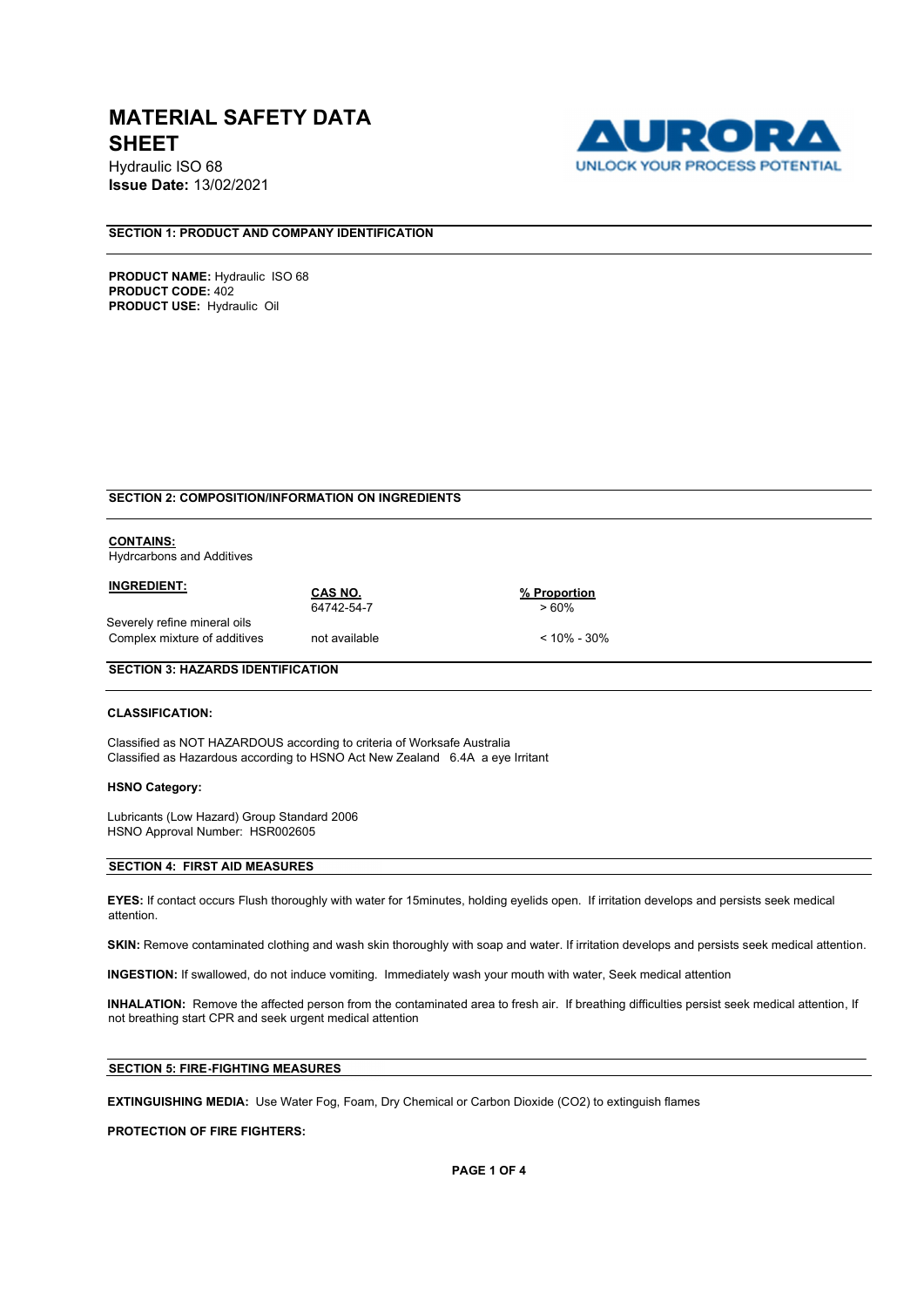

Hydraulic ISO 68 **Issue Date:** 13/02/2021

**Specific Methods:** Water or Foam may cause frothing. Use water to coal fire-exposed containers. Water-spray may be used to flush spills away from exposures. Prevent runoff from fire-control or dilution from entering waterways, sewages or drinking water supply. **Combustion Products:** Highly dependent on combustion conditions. A complex mixture of Airborne Solids. Liquids and Gases including Carbon Monoxide, Cardon Dioxide and unidentified Organic Compounds will be evolved when this material under goes combustion. May emit poisonous fumes.

**Special Protective Equipment:** Self-contained breathing apparatus and protective clothing should be worn to minimize exposure

#### **SECTION 6: ACCIDENTAL RELEASE MEASURES**

**SPILL MANAGEMENT:** Eliminate all sources of ignition in the vicinity of the spilled material. Stop the leak if safe to do so.

Contain and absorb with suitable absorbent material. Collect material and place into a suitably sealed and labeled container – Dispose of in the manner consistent with applicable regulations. Observe precautions in Exposure Controls/Personal Protection. Avoid breathing vapours and contact to the skin and eyes

**NOTIFICATION PROCEDURES:** Report spills as required to appropriate authorities Local Environment, Health Officer, Area Water Authority and or Fire Brigade/Police

#### **SECTION 7: HANDLING AND STORAGE**

**PRECAUTIONARY MEASURE:** Keep out of the reach of children

**GENERAL HANDLING:** Avoid contamination of the soil or releasing this material into sewage and drainage systems and bodies of water **STOREAGE:** Do not store in open or unlabeled containers. Store in a well ventilated place away from ignition sources, Strong Oxidizing Agents, Food Stuffs and Clothing. Keep closed when not in use or empty

**OTHER PRECAUTIONS:** Misuse of empty containers can be hazardous. Do not cut, weld, heat or drill. Do not pressurize or expose to open flame or heat. Keep closed when not in use or empty. Dispose of in the correct manner

#### **SECTION 8: EXPOSURE CONTROLS/PERSONAL PROTECTION**

#### **ENGINEERING CONTROLS:** Use in a well ventilated area

**VENTILATION:** Natural ventilation should be sufficient**,** however where vapours or mists are generated the use of a local exhaust system is recommended.

**RESPIRATORY PROTECTION:** No respiratory protection is normally required. Where ventilation is inadequate and vapours and/or mists are generated the use of an approved respirator with organic vapour/particulate filter complying AS/NZ1715 and AS/NZS 1716 is recommended. **EYE PROTECTION:** Avoid contact with eyes. Normal industrial eye protection practices should be employed

**SKIN PROTECTION:** No special protective clothing is required. Wear Gloves of impervious material if handling material for prolonged periods and chemical resistant Apron where clothing is likely to be contaminated is recommended. **WORK HYGIENIC PRACTICES:** Good Personal hygiene practices should be followed

#### **EXPOSURE GUIDELINES:**

| Component | <b>Country.Agency</b> | <b>TWA</b>          | <b>STEL</b>          | Ceilina                  | <b>Notation</b>          |
|-----------|-----------------------|---------------------|----------------------|--------------------------|--------------------------|
|           |                       |                     |                      |                          |                          |
| Oil Mist  | New Zealand           | 5 <sub>mq</sub> /m3 | 10 <sub>mq</sub> /m3 | $\overline{\phantom{a}}$ | $\overline{\phantom{0}}$ |

• Consult local authorities for the appropriate values

## **SECTION 9: PHYSICAL AND CHEMICAL PROPERTIES**

#### **Attention: The data below are typical values and do not constitute a specification**

**COLOUR:** Amber **ODOUR:** Mineral Oil Odour **ODOUR THRESHOLD:** Not Establish **PHYSICAL STATE: Liquid BOILING POINT:** >220 ºC **SOLUBILITY:** Insoluble **SPECIFIC GRAVITY:** Typically 0.8650g/mL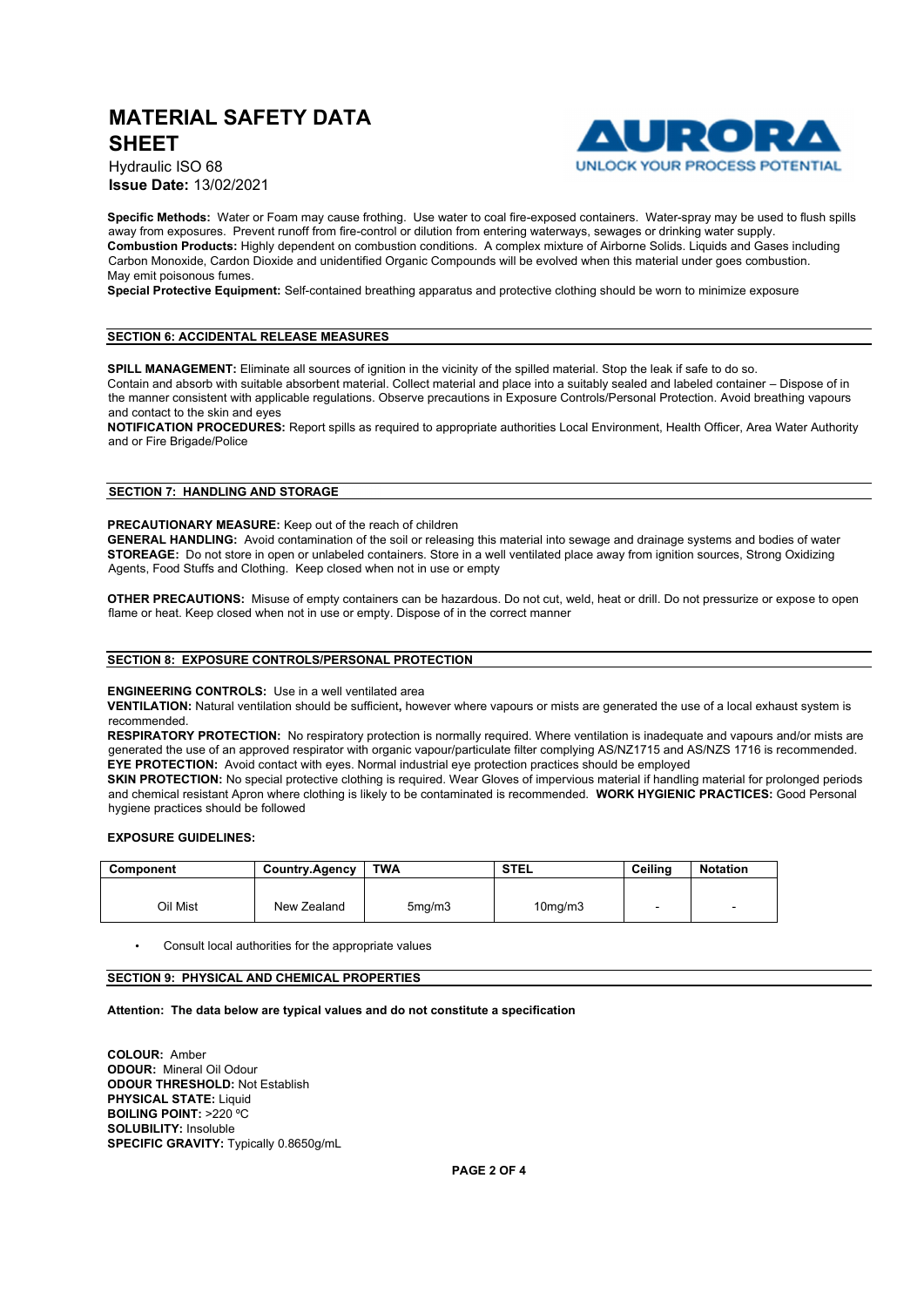

Hydraulic ISO 68 **Issue Date:** 13/02/2021

**VAPOUR PRESSURE:** Expected to be <0.0005 kPa @ 20 ºC **VAPOUR DENSITY:** >2.0 **KINEMATIC VISCOSITY:** Typically 68 cSt @ 40 ºC **FREEZING POINT:** Not Establish **FLASH POINT:** > 200 ºC **FLAMMABILITY:** Not Establish

### **SECTION 10: STABILITY AND REACTIVITY**

**STABILITY:** Stable under normal conditions **CONDITIONS TO AVOID (STABILITY):** Extreme Heat **INCOMPATIBILITY (MATERIAL TO AVOID):** Strong Oxidizing agents **HAZARDOUS DECOMPOSITION OR BY-PRODUCTS:** Metal Oxides, Carbon Monoxide, Elemental Oxides **HAZARDOUS POLYMERIZATION:** Will not occur

## **SECTION 11: TOXICOLOGICAL INFORMATION**

**TOXICOLOGICAL INFORMATION:** No toxicity data is available for this material. Data is available on the individual components show that no chronic health risks are expected during normal handling.

**EYE:** Not expected to cause prolonged or significant eye irritation. This material may emit ethylene diamine vapors which are irritating to the eyes. Symptoms may include pain, tearing, reddening, swelling and impaired vision.

**SKIN:** Prolonged contact may cause irritation of the Skin, which may result in redness and/or itchiness possibly leading to dermatitis **INGESTION:** May cause irritation of Gastrointestinal system. Symptoms may include nausea, vomiting and diarrhoea **INHALATION:** May cause irritation to the mucous membrane and upper airways when material is heated and used in poorly ventilated areas. Symptoms may include headaches, dizziness and nausea

#### **SECTION 12: ECOLOGICAL INFORMATION**

**ECOLOGICAL INFORMATION:** No ecological data is available for this material

**ECOTOXICITY:** This material is not expected to be harmful to aquatic organisms. The product has not been tested. The statement has been derived from the properties of the individual components.

**MOBILITY:** No data available

**PERSISTENCE/DEGRADABILITY:** This material is Biodegradable

This product has not been tested. The statement has been derived from the properties of the individual components **BIOACCUMULATION:** No data is available

#### **SECTION 13: DISPOSAL CONSIDERATIONS**

**WASTE DISPOSAL METHOD:** Recycle or dispose of in a manner consistent with applicable regulations. DO NOT pollute the soil, water or environment with the waste product.

#### **SECTION 14: TRANSPORT INFORMATION**

The description shown may not apply to all shipping situations Consult the Dangerous Goods Regulations for additional description requirements and mode-specific or quantity-specific shipping requirements

**LAND TRANSPORT NEW ZEALND SHIPPING DESCRIPTION:** Not regulated as dangerous goods for transportation under the New Zealand Land Transport Rule.

**SECTION 15: REGULATORY INFORMATION**